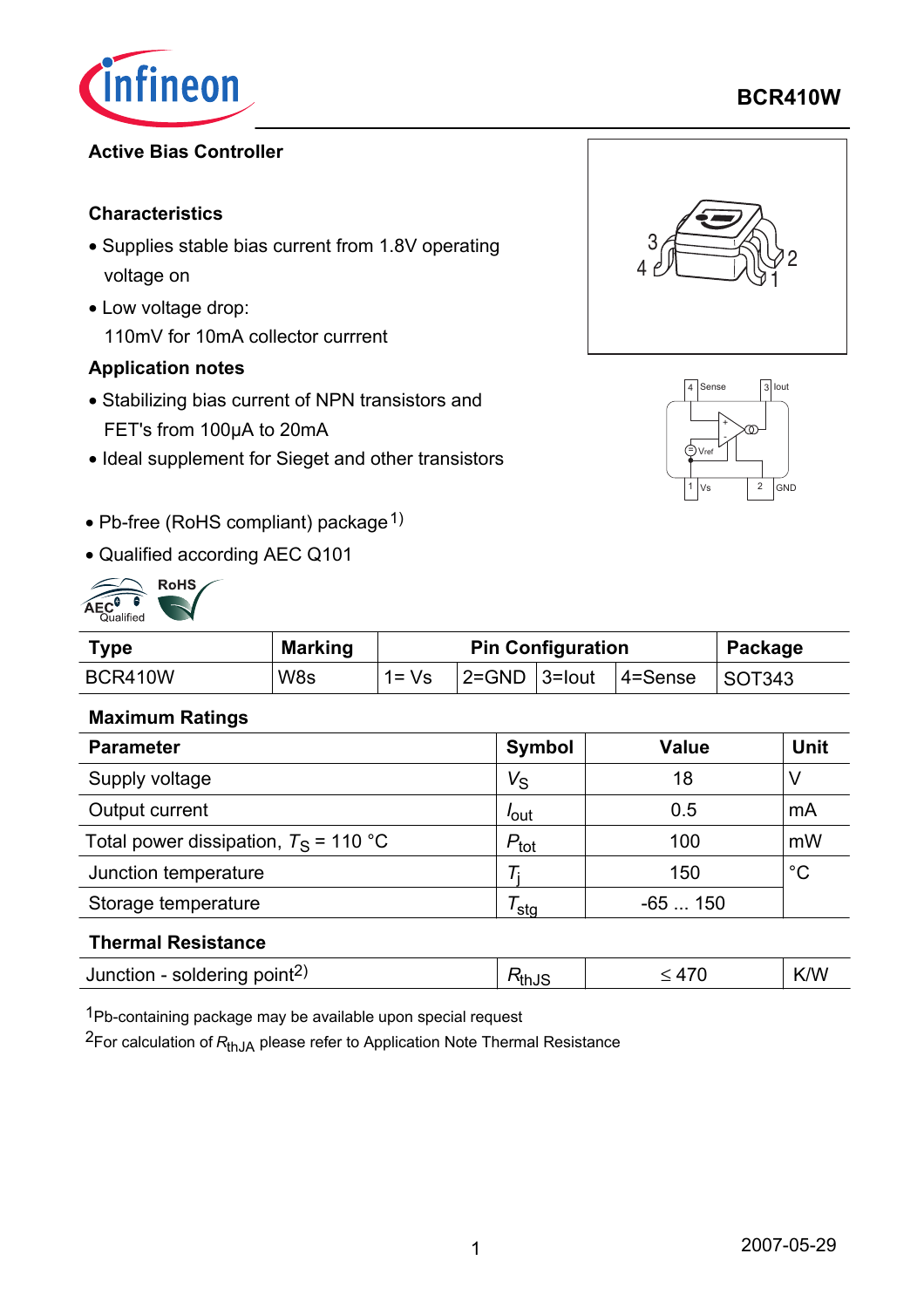

| $\sqrt{ }$<br><b>Parameter</b>                     | <b>Symbol</b>                            | <b>Values</b> |                | Unit |                          |  |
|----------------------------------------------------|------------------------------------------|---------------|----------------|------|--------------------------|--|
|                                                    |                                          | min.          | typ.           | max. |                          |  |
| <b>DC Characteristics</b>                          |                                          |               |                |      |                          |  |
| Additional current consumption                     | I <sub>0</sub>                           |               | 200            | 400  | μA                       |  |
| $V_S = 3 V$                                        |                                          |               |                |      |                          |  |
| DC Characteristics with stabilized NPN-Transistors |                                          |               |                |      |                          |  |
| Lowest sufficient battery voltage                  | $V_{Smin}$                               |               | 1.8            |      | $\vee$                   |  |
| Voltage drop                                       | $V_{\sf drop}$                           |               | 110            |      | mV                       |  |
| $I_{C}$ = 10 mA                                    |                                          |               |                |      |                          |  |
| Change of $I_{\rm C}$ versus $h_{\rm FF}$          | $\Delta l$ <sub>C</sub> $l$ <sub>C</sub> |               | tbd            |      | $\Delta h_{\text{FE}}$ / |  |
| $h_{\text{FE}} = 50$                               |                                          |               |                |      | $h_{\text{FE}}$          |  |
| Change of $I_C$ versus $V_S$                       | $\Delta l_C/l_C$                         |               | $\overline{2}$ |      | %N                       |  |
| $V_S = 3 V$                                        |                                          |               |                |      |                          |  |
| Change of $I_C$ versus $T_A$                       | $\Delta l_C/l_C$                         |               | 0.15           |      | $%$ /K                   |  |

# **Electrical Characteristics** at  $T_A = 25^\circ C$ , unless otherwise specified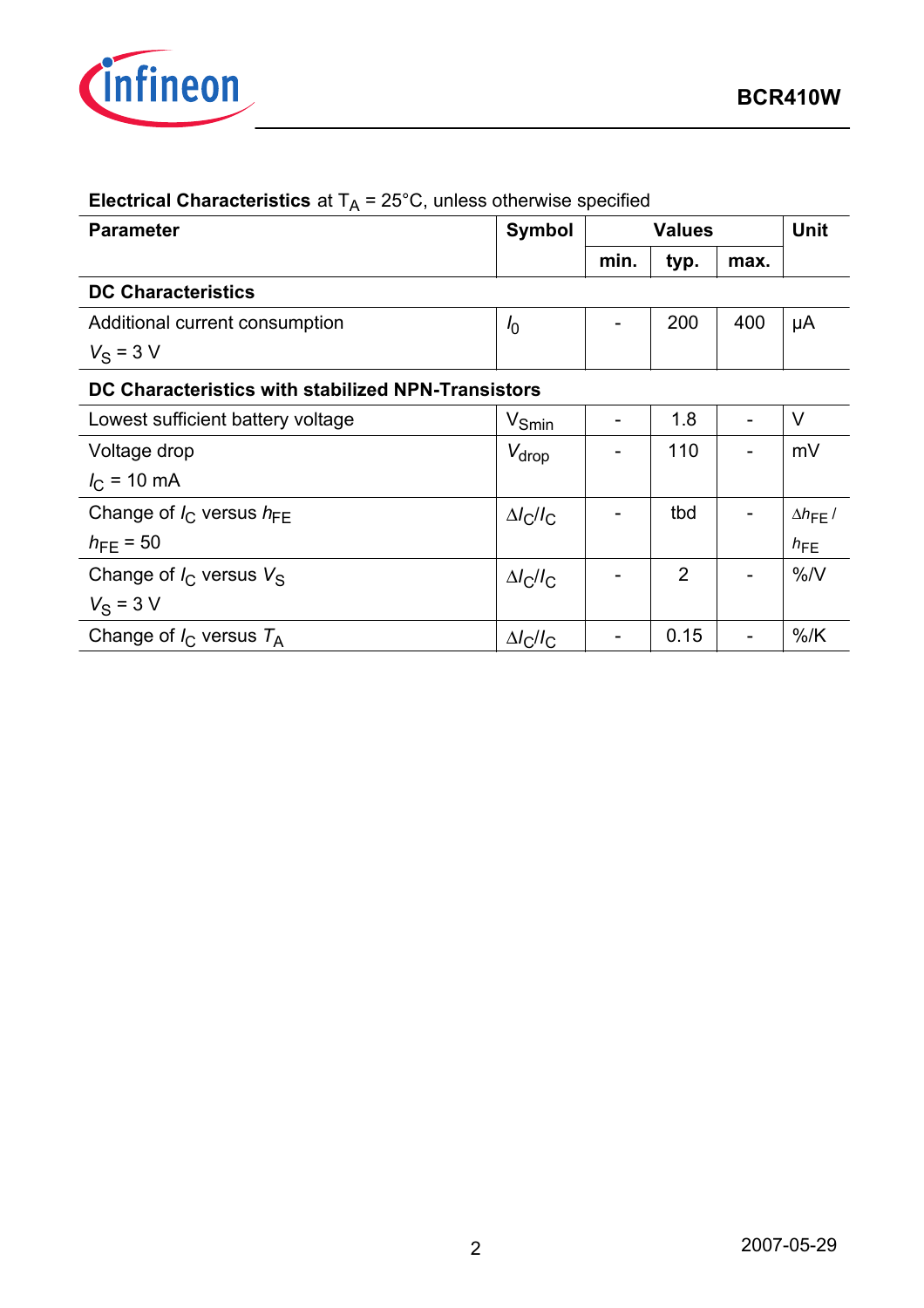

# Collector Current  $I_C = f(V_S)$

of stabilized NPN Transistor

Parameter *R*<sub>ext</sub> (Ω)



**Voltage drop**  $V_{drop} = f(l_C)$ 



**Total power dissipation**  $P_{\text{tot}} = f(T_S)$ 

**Collector current**  $I_C = f(R_{ext.})$ of stabilized NPN Transistor

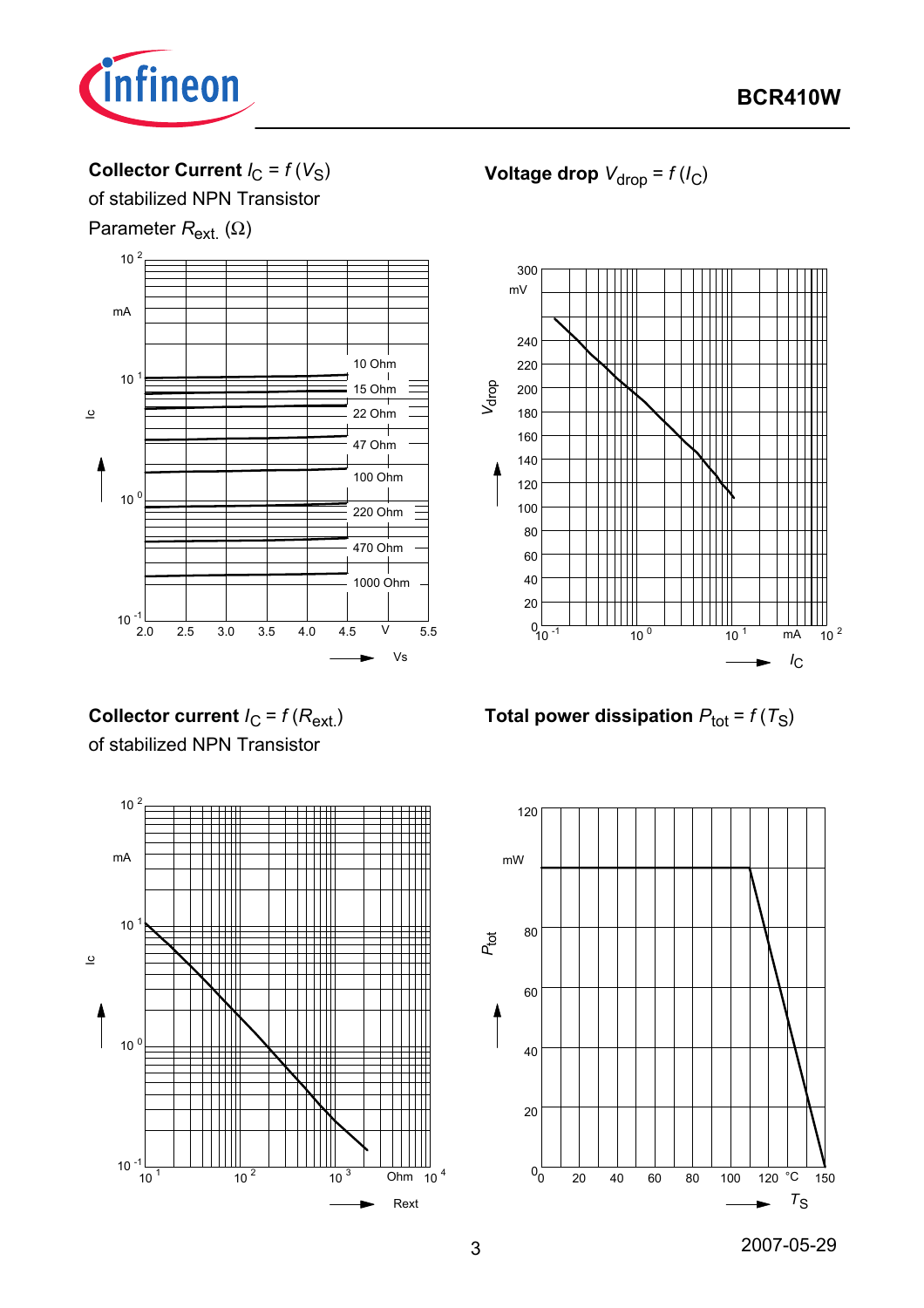

# **Application Circuit:**

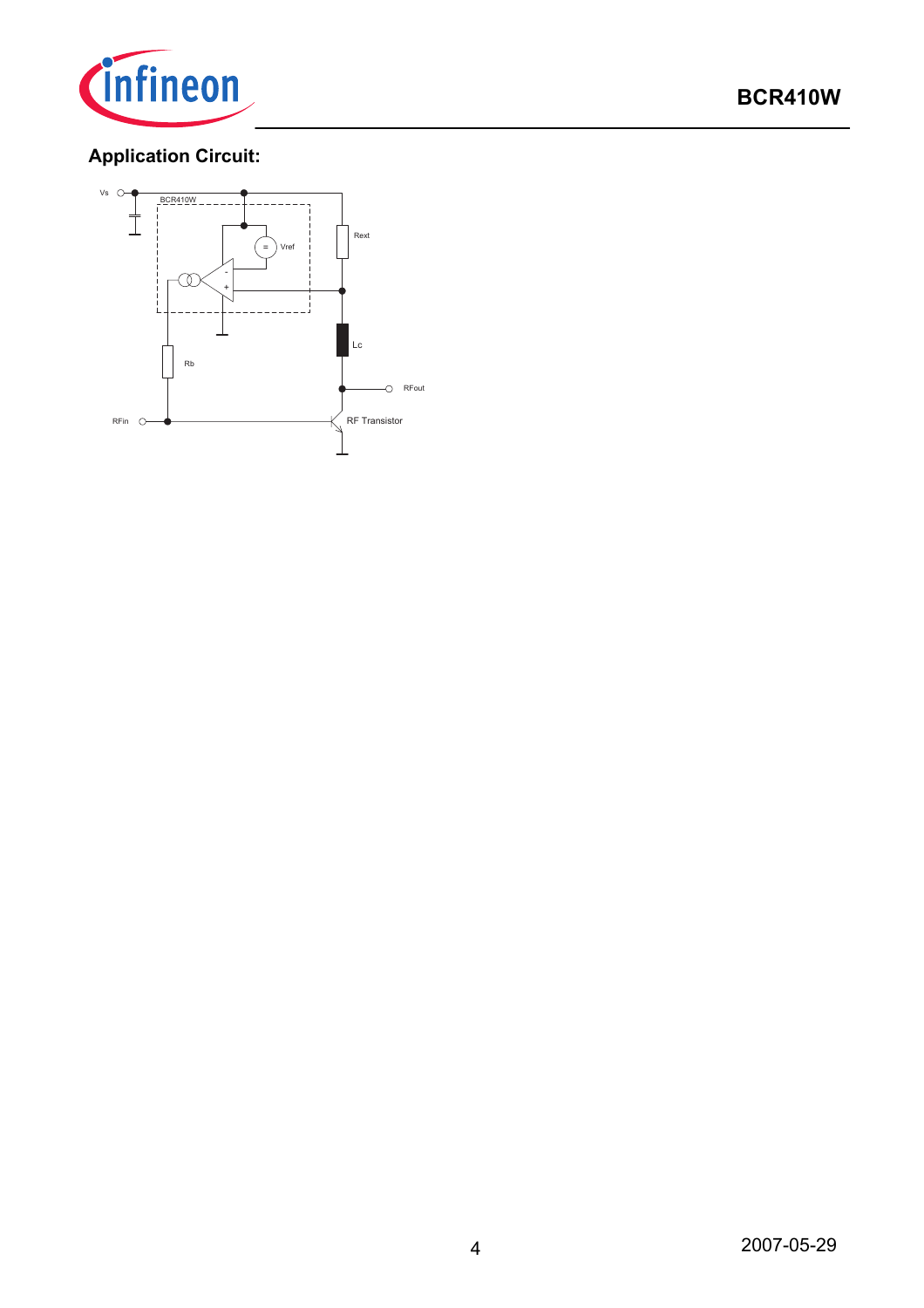



# Foot Print



Marking Layout (Example)



## Standard Packing

Reel ø180 mm =  $3.000$  Pieces/Reel Reel ø330 mm = 10.000 Pieces/Reel